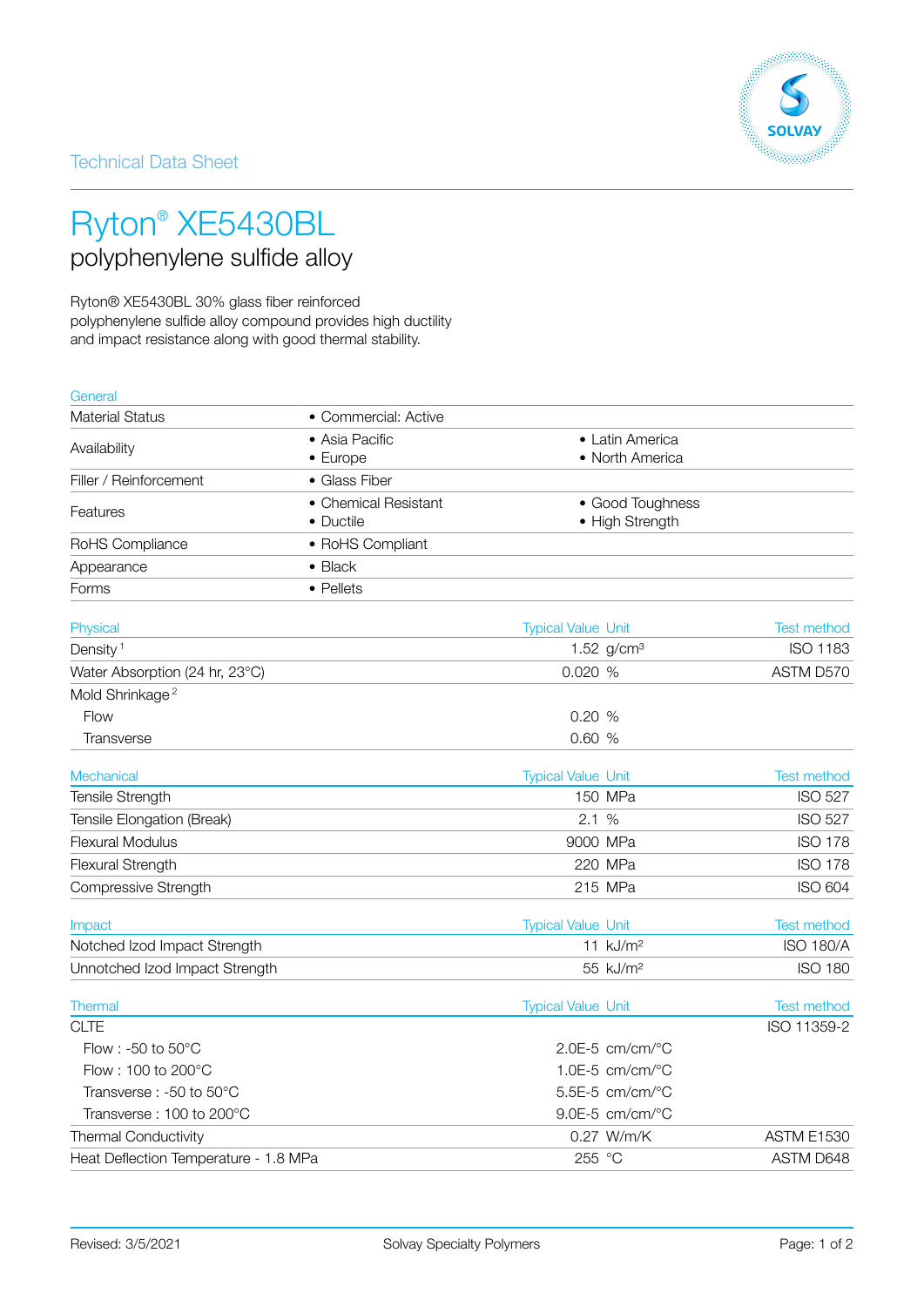| Electrical                 | <b>Typical Value Unit</b> | <b>Test method</b>    |
|----------------------------|---------------------------|-----------------------|
| <b>Volume Resistivity</b>  | $1.0E+16$ ohms $cm$       | ASTM D257             |
| Dielectric Strength        | 20 kV/mm                  | ASTM D149             |
| Dielectric Constant        |                           | ASTM D150             |
| $25^{\circ}$ C, 1 kHz      | 3.70                      |                       |
| $25^{\circ}$ C, 1 MHz      | 3.70                      |                       |
| <b>Dissipation Factor</b>  |                           | ASTM D <sub>150</sub> |
| 25°C, 1 kHz                | $2.0E-3$                  |                       |
| 25°C, 1 MHz                | $2.0E-3$                  |                       |
| Arc Resistance             | $125$ sec                 | ASTM D495             |
| Comparative Tracking Index | 175 V                     | IEC 60112             |
| Flammability               | <b>Typical Value Unit</b> | <b>Test method</b>    |
| Flame Rating $3(1.6$ mm)   | $V-0$                     | <b>UL 94</b>          |

## Additional Information

Test specimen molding conditions: Stock temperature, 315-345°C; Mold temperature, 135°C

## **Notes**

Typical properties: these are not to be construed as specifications.

1 Method A

<sup>2</sup> Measured on 102 mm x 102 mm x 3.2 mm plaques, edge gated.

<sup>3</sup> This product is not currently UL listed; test results indicate this level of performance.